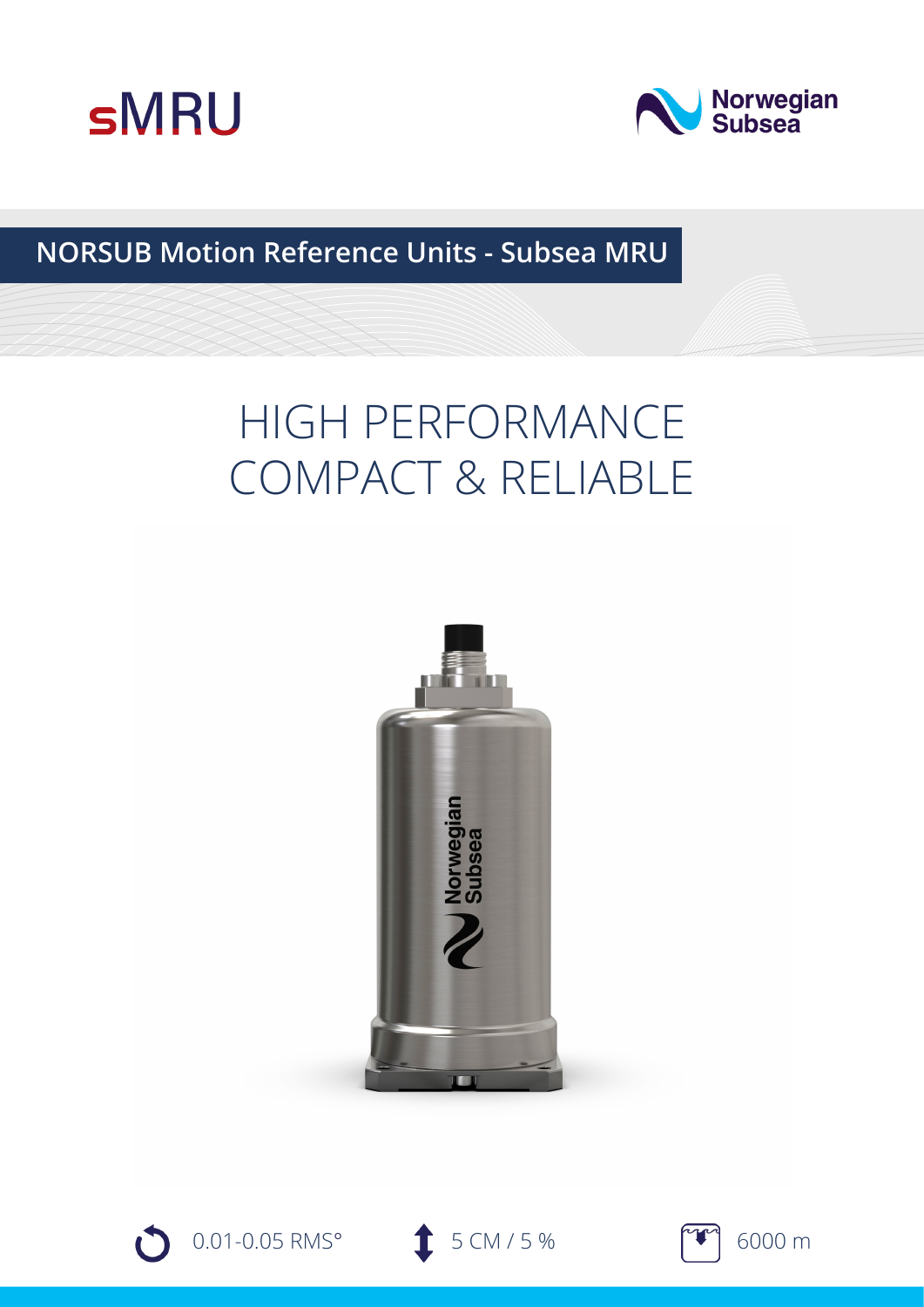# NORSUB Subsea MRUs

## High performance 6 DoF motion sensor

NORSUB Motion Reference Units (MRU) are high performance, compact and affordable. NORSUB MRUs use state-of-the-art MEMS technology and advanced sensor fusion algorithms. This results in accurate and reliable roll, pitch, yaw, surge, sway and heave position and velocity measurements. The performance is great also during horizontal accelerations and coupled motions.



## Easy interfacing

The NORSUB MRU SUBSEA comes in a waterproof titanium housing with ethernet and serial ports. Software upgrades are free of charge. A wide range of industry standard and custom protocols are included for easy interfacing to other systems. The MRU can be delivered with custom length cables and desired connector at your end.





#### Tailormade for subsea use

NORSUB MRU SUBSEA is ideal for use in subsea applications such as riser motion monitoring, ROV/AUV or subsea surveys. The Subsea MRU is a very compact motion sensor that is depth rated to 6000 m. The small size and footprint make it easy to install almost anywhere. The high performance in irregular motions makes it ideal for use in real sea conditions.



### An MRU for your needs

A high-end magnetometer can be included in the MRU to provide accurate magnetic heading. The Subsea MRU comes in three different versions: 3000, 6000 and 9000 models to accommodate for different accuracy requirements and budgets.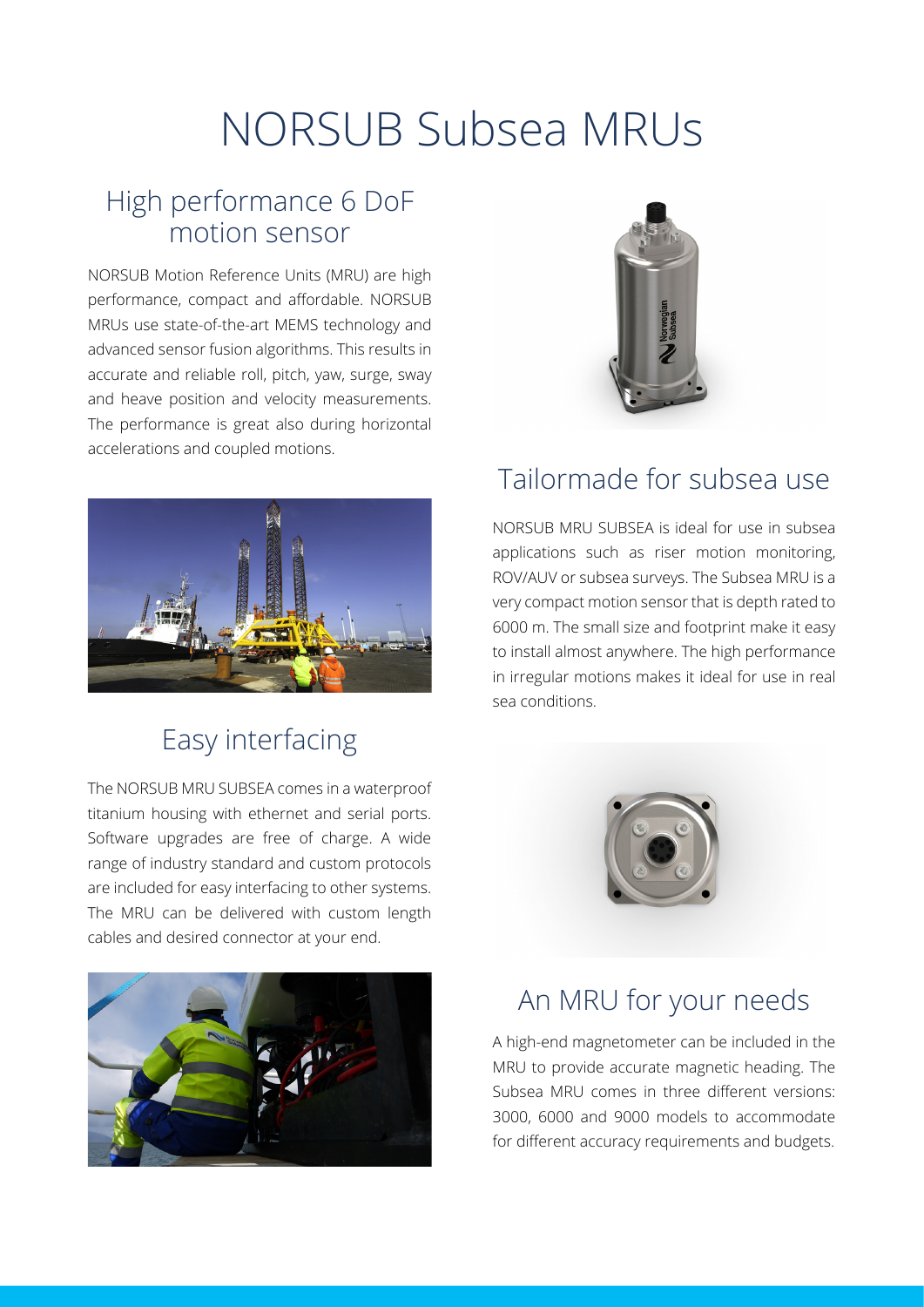# Technical Specifications

| <b>PERFORMANCE</b>   |                      |                      |                      |                                    |  |  |  |
|----------------------|----------------------|----------------------|----------------------|------------------------------------|--|--|--|
| <b>PARAMETER</b>     | MRU 9000 SUBSEA      | MRU 6000 SUBSEA      | MRU 3000 SUBSEA      | <b>REMARKS</b>                     |  |  |  |
| Roll & Pitch         | $+/- 0.01^{\circ}$   | $+/- 0.02$ °         | $+/- 0.05^{\circ}$   | RMS (dynamic)                      |  |  |  |
| Heave (real-time)    | 5.0 cm or 5.0 %      | 5.0 cm or 5.0 %      | 5.0 cm or 5.0 $%$    | Whichever is greater               |  |  |  |
| Heading (optional)   | $+/-$ 0.5 $^{\circ}$ | $+/-$ 0.5 $^{\circ}$ | $+/-$ 0.5 $^{\circ}$ | Magnetic heading                   |  |  |  |
| Rotation speed range | $+/- 450^{\circ}/s$  | $+/- 450^{\circ}/s$  | $+/- 150^{\circ}/s$  |                                    |  |  |  |
| Acceleration range   | $+/- 10 g$           | $+/- 4 g$            | $+/- 3 g$            |                                    |  |  |  |
| Output frequency     | $0-100$ Hz           | $0 - 100$ Hz         | $0-100$ Hz           | Adjustable output fre-<br>guencies |  |  |  |

| <b>POWER &amp; INTERFACE</b> |                                                                                                       |                                                           |                                      |                       |  |  |  |
|------------------------------|-------------------------------------------------------------------------------------------------------|-----------------------------------------------------------|--------------------------------------|-----------------------|--|--|--|
| <b>PARAMETER</b>             | MRU 9000 SUBSEA                                                                                       | MRU 6000 SUBSEA                                           | MRU 3000 SUBSEA                      | <b>REMARKS</b>        |  |  |  |
| Power consumption            | 6 W                                                                                                   | 6 W                                                       | 6 W                                  |                       |  |  |  |
| Supply voltage               | 9-36 V DC                                                                                             | 9-36 V DC                                                 | 9-36 V DC                            | 24 V DC nominal       |  |  |  |
| Internal storage             | $32$ GB                                                                                               | $32$ GB                                                   | $32$ GB                              |                       |  |  |  |
| Ports                        | Ethernet, RS-232<br>or RS-485 (422)                                                                   | Ethernet, RS-232<br>or RS-485 (422)                       | Ethernet, RS-232,<br>or RS-485 (422) |                       |  |  |  |
| Connector                    | SubConn 8 pins                                                                                        | SubConn 8 pins                                            | SubConn 8 pins                       | Micro circular series |  |  |  |
| Protocols                    | NMEA, ASCII, Binary, Atlas, Gyrocompas 1, Ifremer Victor,<br>MDL, Simrad EM 3000, SMCA, SMCC, TSS1 ++ | Wide range of protocols<br>included, see separate<br>list |                                      |                       |  |  |  |

| PHYSICAL CHARACTERISTICS |                                                                 |                                        |                                        |                  |  |  |  |
|--------------------------|-----------------------------------------------------------------|----------------------------------------|----------------------------------------|------------------|--|--|--|
| <b>PARAMETER</b>         | MRU 9000 SUBSEA                                                 | MRU 6000 SUBSEA                        | MRU 3000 SUBSEA                        | <b>REMARKS</b>   |  |  |  |
| Weight                   | $1.6 \text{ kg}$                                                | $1.6$ kg                               | $1.6$ kg                               | Titanium housing |  |  |  |
| Footprint (L X B)        | $7.6 \text{ cm} \times 7.6 \text{ cm}$                          | $7.6 \text{ cm} \times 7.6 \text{ cm}$ | $7.6 \text{ cm} \times 7.6 \text{ cm}$ |                  |  |  |  |
| <b>Height</b>            | $16.5 \text{ cm}$                                               | $16.5 \text{ cm}$                      | $16.5 \text{ cm}$                      |                  |  |  |  |
| Depth rating             | $6000 \text{ m}$                                                | $6000 \text{ m}$                       | $6000 \text{ m}$                       |                  |  |  |  |
| Other options            | 2 wire RS-485 is available.                                     |                                        |                                        |                  |  |  |  |
| Application examples     | Riser monitoring, BOP monitoring, ROV/AUV, Subsea surveys, etc. |                                        |                                        |                  |  |  |  |